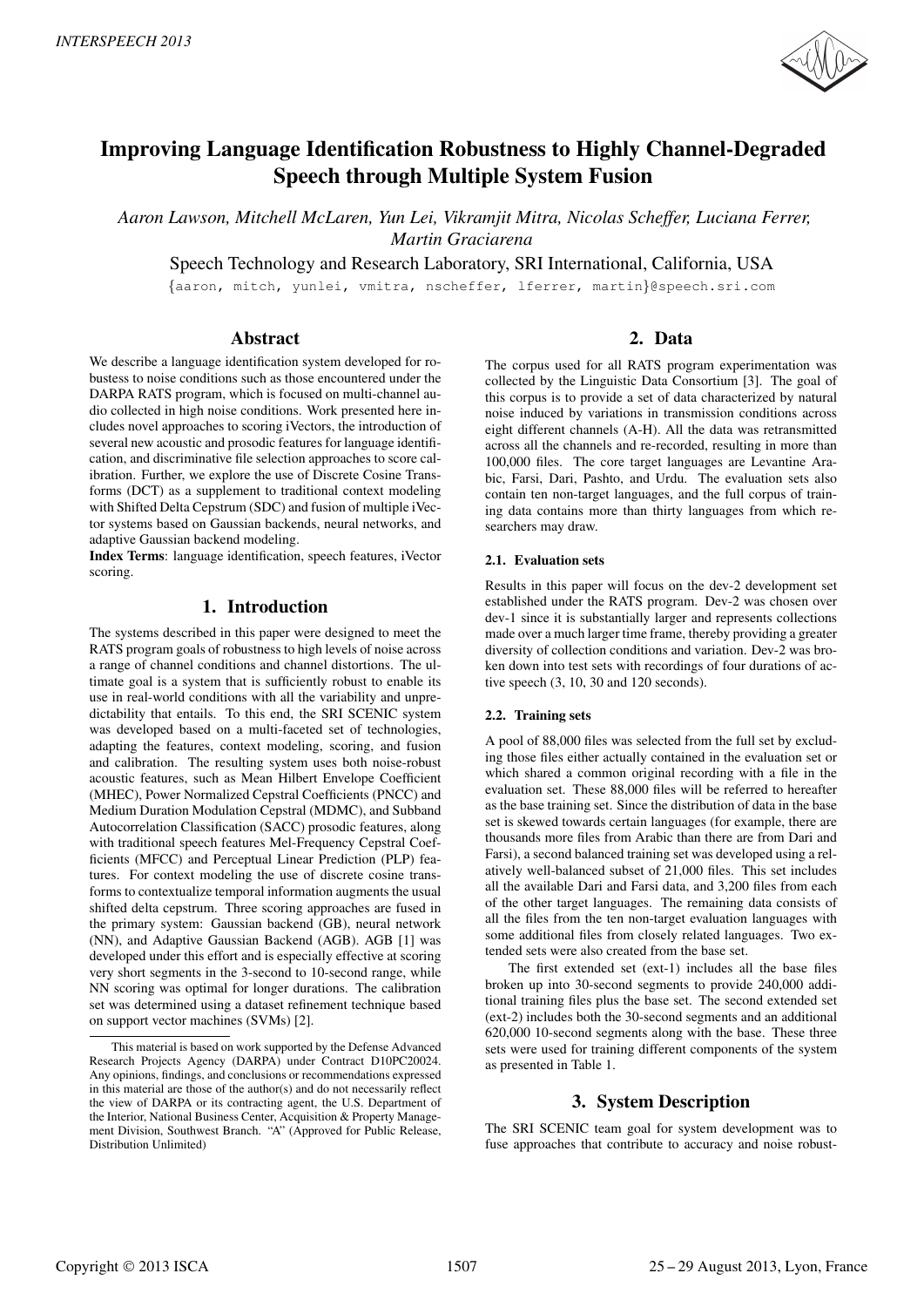Table 1: Training set breakdown.

| <b>System Component</b>          | Corpus          | <b>No. Files</b> |
|----------------------------------|-----------------|------------------|
| Universal Background Model       | <b>Balanced</b> | 21K              |
| <i>i</i> Vector Extractor        | <b>Balanced</b> | 21K              |
| Gaussian Backend                 | <b>Balanced</b> | 21K              |
| <b>Adaptive Gaussian Backend</b> | $Ext-1$         | 328K             |
| Neural Network                   | $Ext-2$         | 948K             |

ness on the development set without tailoring the system specifically to this dataset. Thus, there was no attempt to build duration-dependent subsystems or systems targeted at specific channels contained in the development set.

The resulting system fuses multiple features, both acoustic (MHEC, MDMC, PNCC, MFCC and PLP) and prosodic (SACC), with two different context modeling approaches: discrete cosine transform (DCT) and Shifted Delta Cepstrum (SDC). All systems are modeled using iVectors, which are scored in three different ways: Neural Network (NN), Gaussian Backend (GB) and a technique developed under this effort, Adaptive Gaussian Backend (AGB). Three different fusion systems were selected with the backend scoring regimes detailed in Table 2.

The primary system was chosen based on accuracy across the four durations, combining NN systems, which perform best on long-duration segments, with AGB, which are especially effective on short durations. The GB scoring performed best with the prosodic features and added substantial improvement in fusion with MDMC.

The secondary system uses only three features and only the AGB scoring technique. The goal of this system was to highlight developments made under the RATS program phase two and demonstrate the power of AGB scoring.

The tertiary system uses the same features as the primary but generates scores with the standard GB approach. This contrastive system aims to demonstrate the benefits of fusing multiple complementary scoring techniques in the primary system.

## 3.1. Features

The systems described in this paper use a combination of noiserobust features developed under this effort along with conventional speech features such as MFCC and PLP. The goal in developing the set of features was to draw on various approaches to noise robustness from SRIs research partners.

This combination, when properly fused and calibrated, provides substantially greater accuracy than any single feature on its own. The following sections briefly describe the features used in the final three systems.

# *3.1.1. SACC*

Subband Autocorrelation Classification (SACC) [4] is a noiserobust speech tracking technique that uses a multi-layered perceptron (MLP) to estimate the pitch tracks. SACC obtains principal components of the autocorrelations of subband speech signals from an auditory filter bank with 24 channels. Principal Component Analysis (PCA) is applied to each of the subbands to reduce the dimensionality of the autocorrelation measure, and the result is fed as an input to a single hidden-layer MLP with 800 neurons. The output pitch estimates from the MLP are smoothed using Viterbi smoothing and result in a frame rate of 10 ms.

# *3.1.2. MHEC*

The Mean Hilbert Envelope Coefficient (MHEC) feature, introduced in [5], is used primarily for noise-robust speaker identification. In the MHEC front end, the speech signal is preemphasized and split into 32 channels uniformly spaced in the ERB scale gamma-tone filterbank with cutoff frequencies of 300 Hz to 3400 Hz. The temporal envelope of each subband component is estimated using the Hilbert transform followed by low-pass filtering with a 20 Hz cutoff frequency. The smoothed Hilbert envelope is then analyzed using a 25 ms Hamming window with a 10 ms frame rate. Log compression is performed on the short-term energy signals, followed by DCT transform to generate seven cepstral features.

#### *3.1.3. MDMC*

The Medium Duration Modulation Cepstral (MDMC) feature is obtained using a modified version of the algorithm presented in [6]. In the MDMC front-end, the digital speech signal is preemphasized (using a pre-emphasis filter of coefficient 0.97) and then analyzed using a 25.6 ms Hamming window with a 10 ms frame rate. The windowed speech signal is split into 34 bandlimited signals using a gamma-tone filter bank, spaced equally from 200 Hz to 3750 Hz in the ERB scale. Amplitude modulation (AM) signals are then estimated from the sub-band signals using the Teager non-linear energy operator. The AM power for each sub-band is estimated over its analysis window, which generates the AM power signal at a 100 Hz sampling rate. The resulting sub-band power signals are then power normalized using 1/15 root. DCT is performed on the root compressed power signal and the first seven coefficients (including the C0) are retained.

# *3.1.4. PNCC*

Power Normalized Cepstral Coefficients (PNCCs) are noiserobust acoustic features based on the work presented in [7]. In PNCC, an acoustic digital signal is pre-emphasized (with a coefficient of 0.97) and then analyzed using a 25.6 ms Hamming window with a 10 ms frame rate. A short-time Fourier analysis is performed over the Hamming windowed data, followed by frequency domain gamma-tone filtering using a 30-channel filterbank with cut-off frequencies 133 Hz and 4000 Hz, where the center frequencies of the gamma-tone bank are spaced equally in the ERB scale. In this implementation of PNCC, small power boosting is supported as explained in [8]. Short-term spectral powers are estimated by integrating the squared gamma-tone responses and the resultant is root compressed using a 1/15th root. DCT is performed on the root compressed power signal, and the first seven coefficients (including the C0) are retained.

#### *3.1.5. Traditional Features*

Both MFCC and PLP are used in subsystems. As with the other cepstral features used in this research, the standard c0-c6 coefficients are extracted. MFCC and PLP were constrained to a telephone frequency bandwidth of 200 to 3400Hz.

#### 3.2. Context Modeling

#### *3.2.1. Discrete Cosine Transform Context Modeling*

DCT is a means of providing temporal context information to the static cepstrum. Experiments were performed to identify the optimal configuration of DCT for language identification, with multiple different configurations evaluated, covering dif-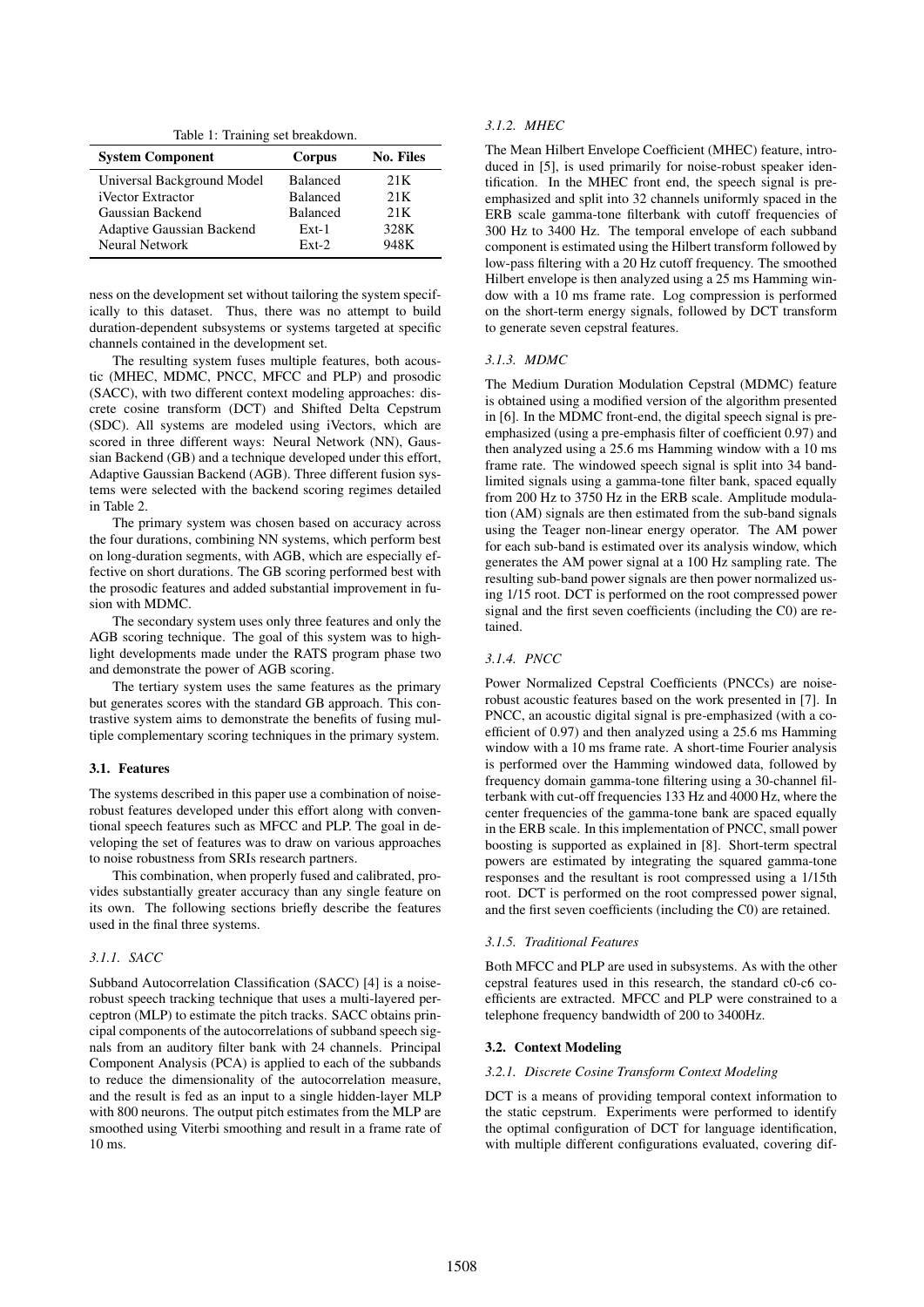|             |                                   |                             |                                 | . .                        |                                     |                                    |
|-------------|-----------------------------------|-----------------------------|---------------------------------|----------------------------|-------------------------------------|------------------------------------|
| Feature     | <b>Context</b><br><b>Modeling</b> | iVector<br><b>Dimension</b> | <b>UBM</b><br><b>Components</b> | Primary<br><b>Backends</b> | <b>Secondary</b><br><b>Backends</b> | <b>Tertiary</b><br><b>Backends</b> |
| MHEC        | <b>SDC</b>                        | 400                         | 1024                            | AGB                        | AGB                                 | GB                                 |
| <b>MDMC</b> | DCT                               | 200                         | 512                             | NΝ                         | -                                   | GВ                                 |
| <b>PNCC</b> | <b>SDC</b>                        | 400                         | 1024                            | AGB                        | AGB                                 | <b>GB</b>                          |
| <b>SACC</b> | <b>DCT</b>                        | 150                         | 512                             | GB                         |                                     | GB                                 |
| <b>MFCC</b> | <b>DCT</b>                        | 400                         | 1024                            | NΝ                         | AGB                                 | GB                                 |
| PLP         | <b>SDC</b>                        | 400                         | 1024                            | GВ                         | -                                   | GВ                                 |

Table 2: Configuration of Features and backend scorers used in the primary, secondary and tertiary systems.

ferent padding sizes from 6 to 15 and differences in the final DCT vector size. Some of the features used in our experiments (e.g., SACC, MFCC and MDMC) were temporally contextualized with DCT, based on the relative benefit to the fusion system. The final configuration padded 10 frames on either side, and selected every other frame, resulting in 21 frames altogether. Since the temporal contextualization of features results in very high dimensions, DCT is performed on each of the feature dimensions and the top 50% of the coefficients are retained. These are appended to the original feature, giving a total feature vector of 79 dimensions.

# *3.2.2. Shifted Delta Cepstrum Context Modeling*

SDC coefficients are extracted for PLP, PNCC, and MHEC on the delta cepstrum using the standard 7-3-1-7 configuration as in [9] and [10]. The resulting SDC vector is appended to the original cepstrum, resulting in a final vector of 56 dimensions.

# 3.3. iVector System

The iVector extractor was trained using the balanced dataset of 21,000 files. Training was performed in the standard way, as described in [11]. The optimal iVector dimension for most features was 400 with a UBM component size of 1024, however, for MDMC and SACC, the iVector dimensionality and UBM components were reduced.

# 3.4. iVector Scoring

Three different approaches to scoring the iVectors were employed in this system: Adaptive Gaussian Backend, Neural Network, and Gaussian Backend.

## *3.4.1. Adaptive Gaussian Backend*

The AGB approach was developed in response to the poor performance obtained using the standard GB in the highly noisy data of the RATS corpora [1]. Due to the very large diversity in conditions that are encountered within a given language class the assumption of a normal distribution on which the GB is founded breaks down, and in many cases the variability between channels and conditions may be greater than the variability between languages. The AGB approach mitigates this problem by adapting the language model mean based on a set of training examples selected at test time using a relevance measure. Initial experiments used Euclidean norm to select the data set for each language class, and maintained the top-N most relevant samples per language. Since the top-N was a parameter that needed to be established empirically rather than dynamically, alternative means of determining the adaptation data were explored. The final approach used a Support Vector Machine (SVM) to select and weight the data for each test case, by using the training data for each class as a background and discriminating the test sample from this background. The resulting support vectors are weighted by their coefficients to produce the adapted, test-specific mean. Readers are directed to [1] for more details on AGB.

## *3.4.2. Neural Network*

Neural network is another successful backend for language identification under the iVector framework, especially on RATS data [12]. A three-layer feed-forward NN is trained on the i-vectors and the corresponding class labels. The mini batch gradient descent algorithm with cross-entropy error backpropagation is used to train the NN [13]. A sigmoid function for nonlinearity is used for both hidden and output layers. The weight is updated with momentum to speed up the training and prevent getting stuck in local minima [13].

## *3.4.3. Traditional Gaussian Backend*

The Gaussian Backend represents the state of the art in iVector scoring for language recognition and was widely used in recent NIST Language Recognition Evaluations [14, 15]. For details on GB scoring with iVectors see [11].

## 3.5. Fusion and Calibration

The approach of data-driven selection using SVMs [2] was utilized to select the cohort used for calibration. This technique, coined 'dataset refinement', involves two datasets: one is a set of potential candidate samples to be refined and the other a set of target data samples containing properties desired in the refined dataset. Using the potential candidates as the SVM background, an SVM is trained to discriminate these candidates against each sample in the target set. A refined dataset is found by taking the top N samples after ranking by the number of times they were selected as a support vector. For the RATS LID system, we used 12k target samples (the test samples) as the potential candidates and used the 30s+ full training set as target samples. The top 6k candidates were selected as the calibration set and offered approximately 12% relative improvement in performance over the full test set.

# 4. Results

We report results in terms of Cavg calculated as the average equal error (EER) across the five target languages. The primary fusion system results (Table 3) were best in all durations, and particularly better for longer durations where the two neural network systems contributed the most. The secondary system is considerably simpler than the primary, having only three features and a single scoring method. However, it produces competitive results, especially in the 3-second duration.

The tertiary system uses all six of the features, like the primary, but uses only GB scoring, demonstrating the effectiveness